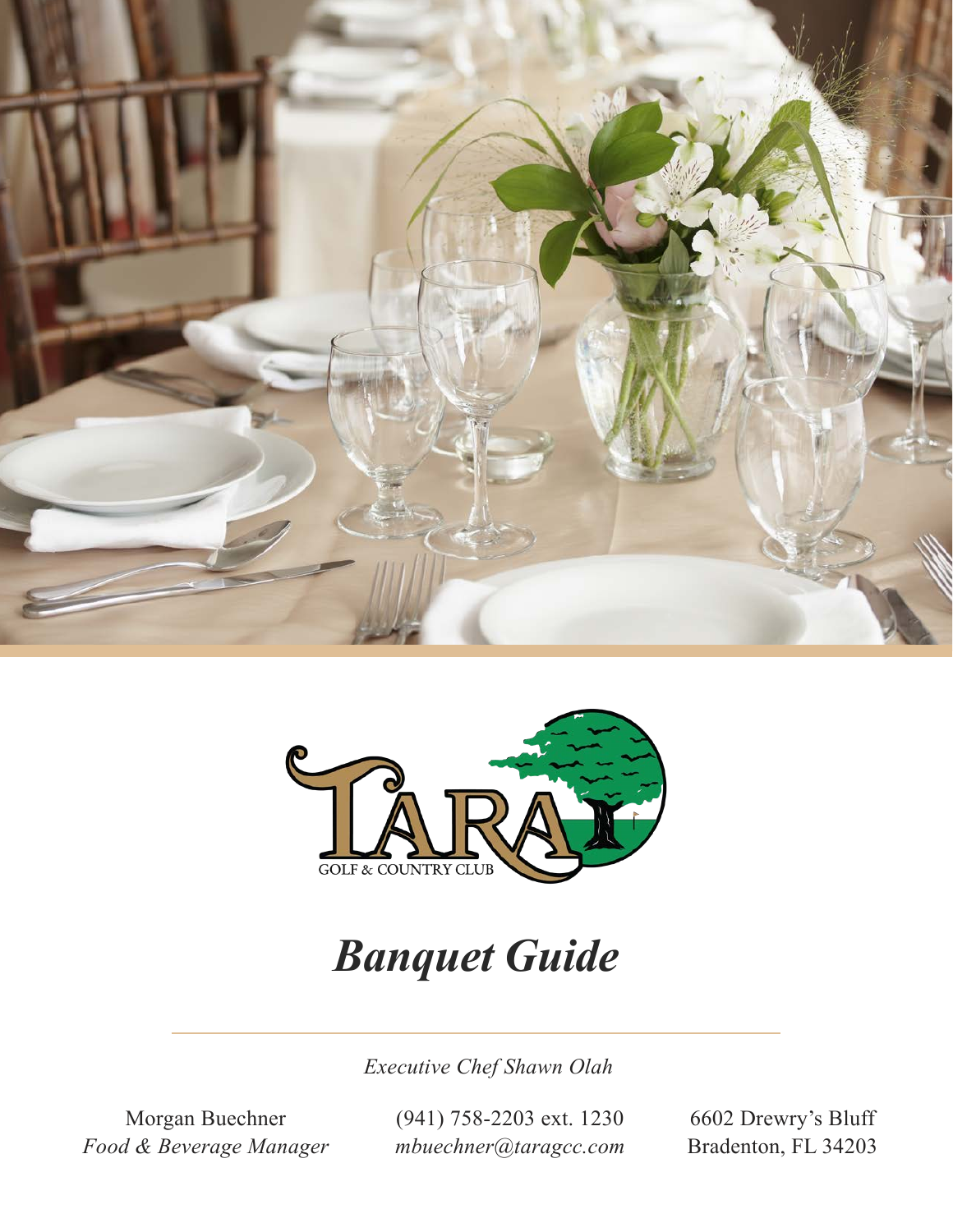

**Buffet**

#### **Continental Breakfast**

*Selection of Assorted Chilled Juices, Fresh Seasonal Fruit Display, Assorted Breakfast Pastries, Mini Muffins, and Coffee Station*

#### **The Birdie**

*Selection of Assorted Chilled Juices, Scrambled Eggs, Applewood Smoked Bacon, Pork Sausage Links, Honey-Roasted Breakfast Potatoes, Sliced Fruit and Berries, Buttermilk Biscuits with Honey Butter and Seasonal Fruit Preserves*

#### **The Eagle**

*Selection of Assorted Chilled Juices, Traditional Eggs Benedict, Scrambled Eggs, Buttermilk Pancakes or French Toast, Maple Syrup, Applewood Smoked Bacon, Pork Sausage Links, Honey-Roasted Breakfast Potatoes, Sliced Fruit and Berries, Assorted Breakfast Pastries, Buttermilk Biscuits with Honey Butter and Seasonal Fruit Preserves*

#### **The Albatross**

*Selection of Assorted Chilled Juices, Smokes Salmon Display with Mini Bagels and Traditional Accoutrements, Traditional Eggs Benedict, Scrambled Eggs, Buttermilk Pancakes or French Toast, Maple Syrup, Applewood Smoked Bacon, Pork Sausage Links, Honey-Roasted Breakfast Potatoes, Sliced Fruit and Berries, Assorted Breakfast Pastries, Buttermilk Biscuits with Honey Butter and Seasonal Fruit Preserves*

#### **Additions**

*Iced Tea, Coffee Station, Assorted Sodas, or Bottled Water*

*Chef-attended omelet station available upon request. Please inquire for current pricing.*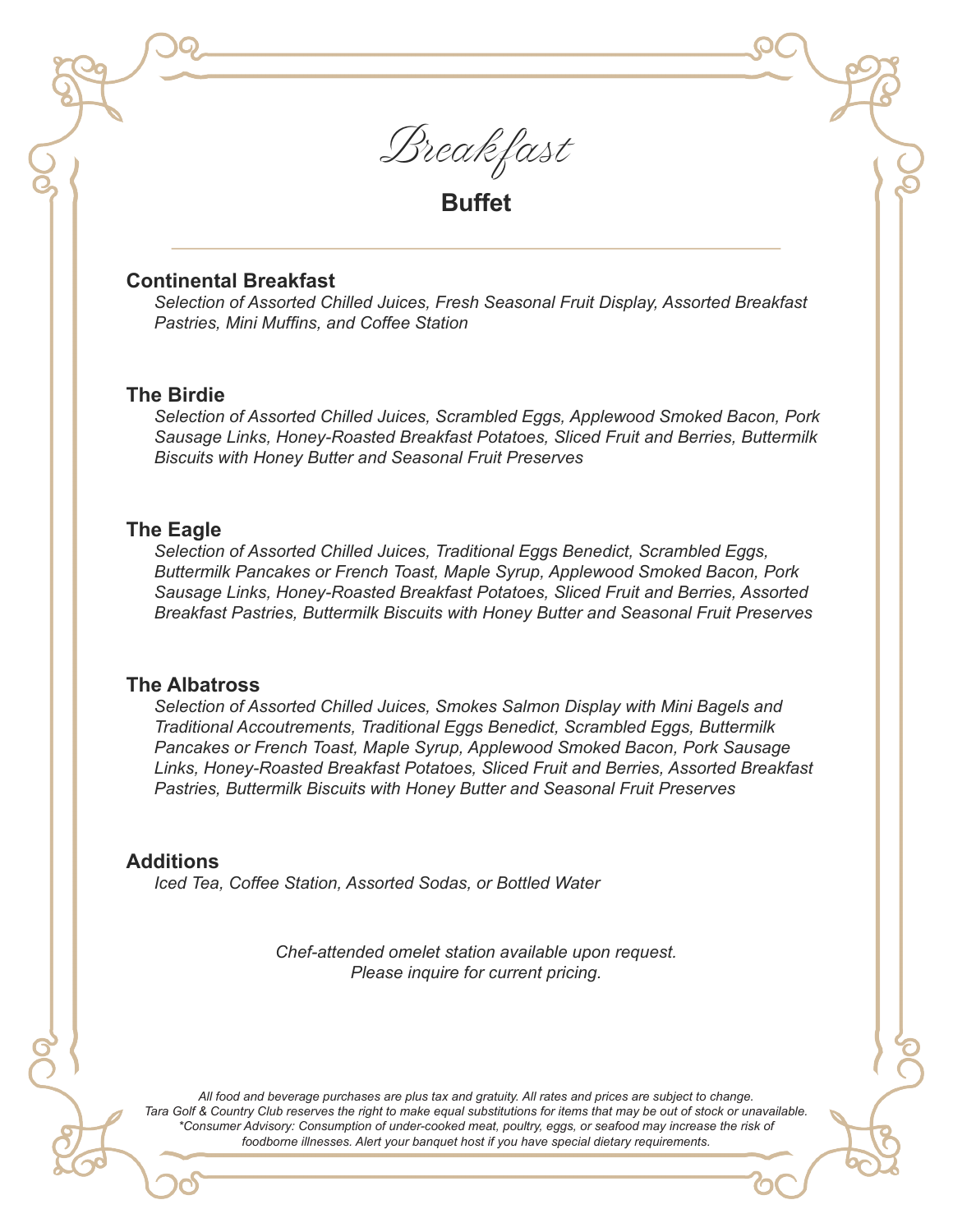

## **Buffet**

# **Selections**

#### **Sliced Deli Buffet**

*Sliced Boars Head Turkey, Roast Beef, And Ham; Assorted Cheeses, Variety of Sliced Bread, Traditional Sandwich Condiments, Lettuce, Tomato, and Onion Platter, Potato Chips, Potato Salad or Pasta Salad and Coleslaw, Assorted Cookies*

#### **Tailgate Lunch Buffet\***

*Niman Ranch Prime Hamburgers; Hot Dogs, and Beer Poached Bratwurst, Assorted Cheeses, Lettuce Tomato, and Onion Platter, Sauerkraut and Caramelized Onions, Traditional Condiments, Potato Chips, Potato Salad or Pasta Salad, Coleslaw; Assorted Cookies*

#### **Deluxe Deli Buffet**

*Sliced Boars Head Turkey, Roast Beef, And Ham; Chicken Salad and Egg Salad, Assorted Sliced Cheeses, Lettuce, Tomato, and Onion Platter, Assorted Breads, House Salad with Assorted Dressings, Tossed Caesar Salad, Potato Chips, Potato Salad or Pasta Salad, Coleslaw, Assorted Cookies and Brownies*

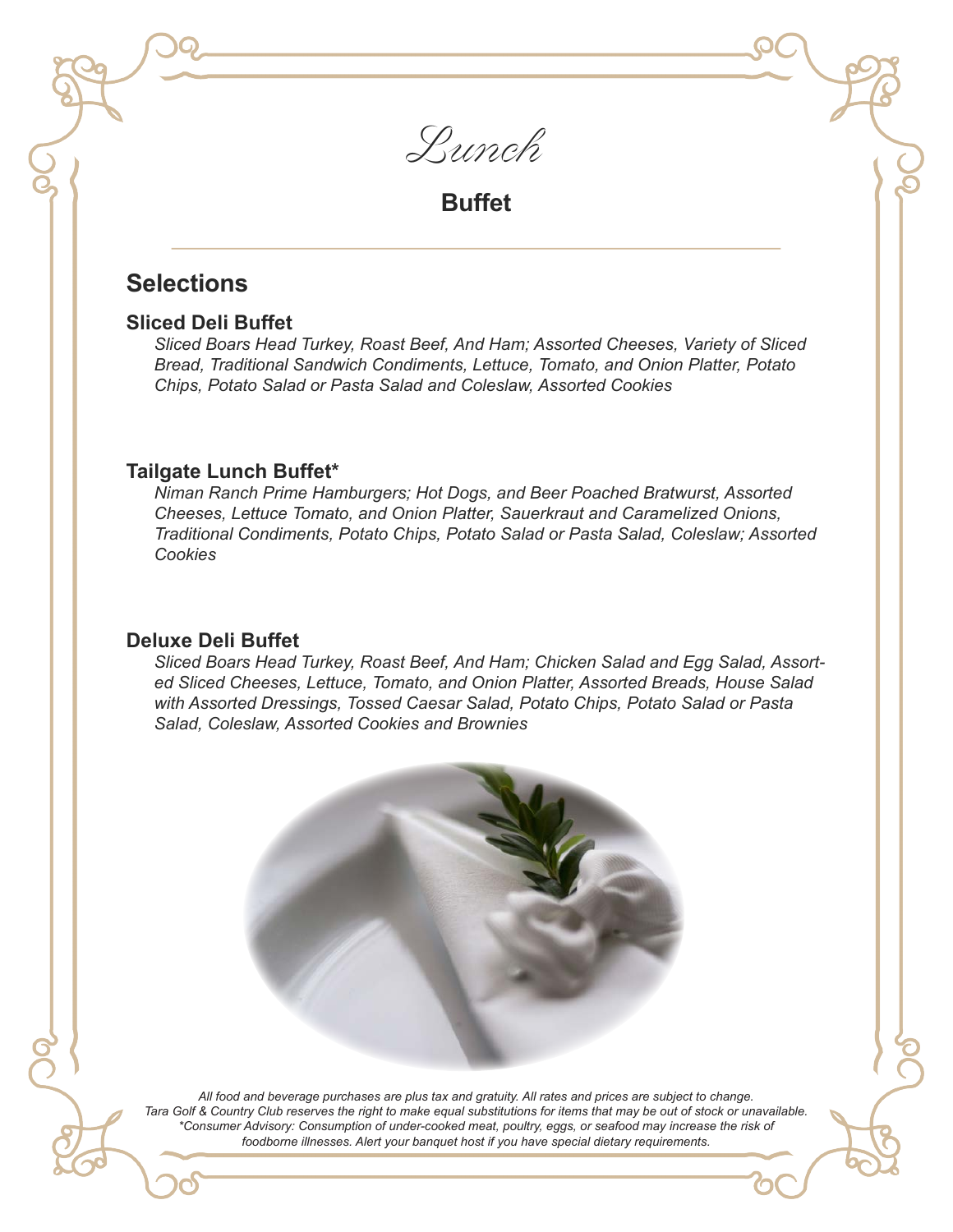

**Buffet**

### **Create Your Own Lunch Buffet**

*30-Person Minimum*

**Soup or Salad | Select One** *Soup du jour, House or Caesar Salad*

#### **Entrée | Select Two**

*Fried Chicken, Honey-Glazed Ham, Chicken Cordon Bleu, Beef Stroganoff, Chicken Marsala, Roasted Pork Loin, Seared Salmon, Or Baked Cod*

#### **Starches | Select One**

*Potato Purée, Twice Baked Potatoes, Rice Pilaf, Baked Potato, Au Gratin Potatoes, Honey-Roasted Red Bliss Potatoes, Maple-Glazed Yukon Gold Potatoes*

#### **Vegetables | Select One**

*Green Bean Amandine, Steamed Broccoli with Shallot Butter, Poached Asparagus, Seasonal Medley, Peas and Carrots, Corn on the Cob, Orange-Glazed Baby Carrots, Haricot Vert with Tomato Compote*

**Dessert** *Cookies and Brownies*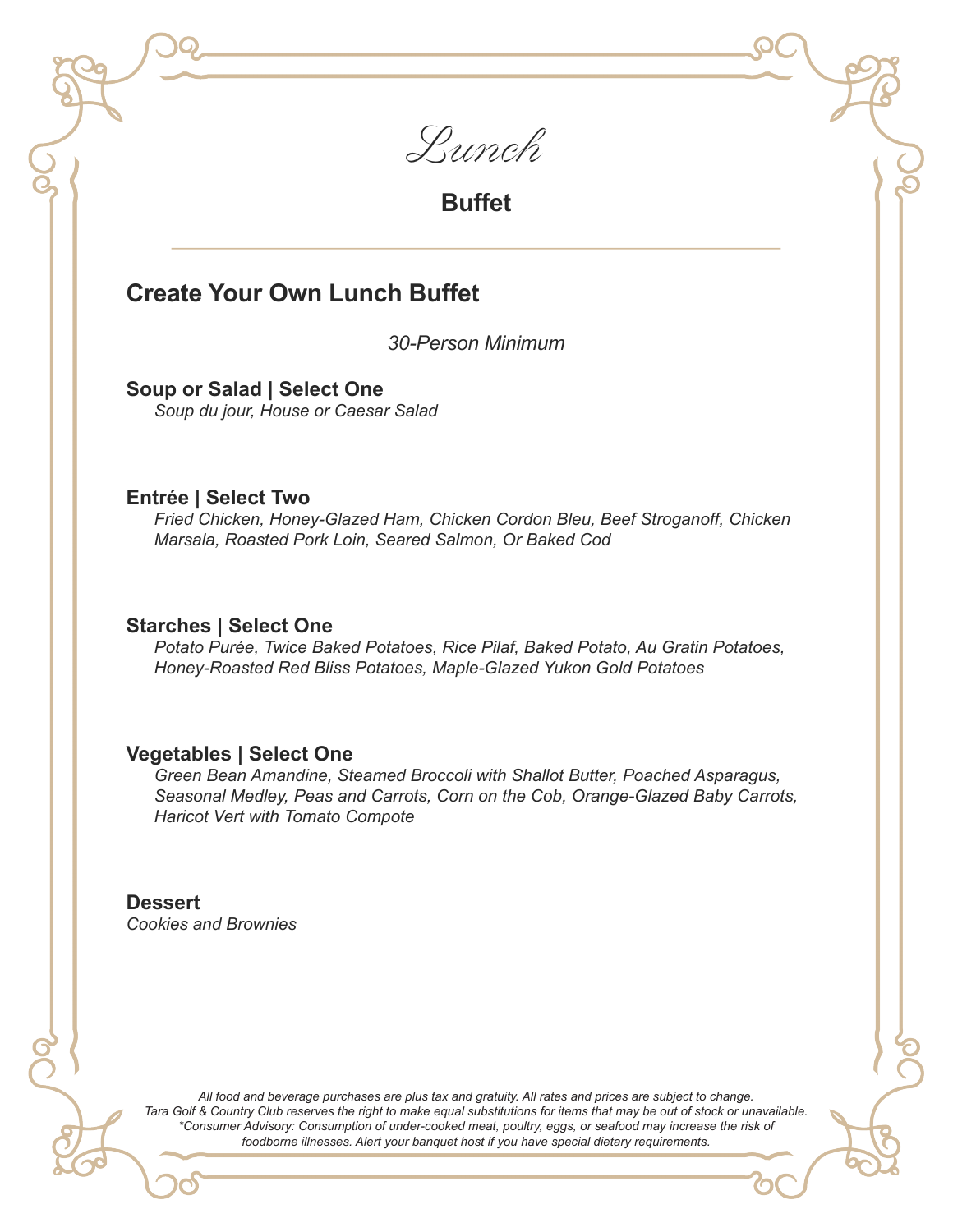Lunch

### **Plated Luncheons**

### **Cold**

#### **Tara Caesar Salad**

*Fresh Cut Hearts of Romaine, Shaved Parmesan Cheese, Herb Brioche Croutons, Traditional Anchovy Vinaigrette*

#### **Trio Salad**

*Scoop of Chicken, Tuna and Egg Salad on Baby Field Greens with Your Choice of Dressing (1,000 Island, Balsamic, Beau Cheese, Buttermilk Ranch, French, Honey Mustard, Italian, Raspberry Vinaigrette)*

#### **Santorini Greek Salad**

*Chopped Hearts of Romaine, Oregano Grilled Chicken Breast, Vine-Ripe Baby Tomatoes, Red Onion, English Cucumber, Bell Pepper, Feta Cheese, Kalamata Olives, Capers and Grilled Ciabatta Bread, Red Wine Vinaigrette*

#### **Citrus Poached Salmon Salad**

*California Frisée, Orange and Grapefruit Supremes, Asparagus Spears, Cucumber Yoghurt Salad, Avocado, Lemon Dill Crème Fraiche*

#### **Chicken Salad Pineapple Boat**

*Tara Golf & Country Club Chicken Salad, Fresh Pineapple, Fresh Berries, and Assorted Melon*

#### **Tuscan Salad**

*Lavender Grilled Chicken Breast, Basil-Marinated Roma Tomatoes, Buffalo Mozzarella, Marinated Green Beans, Basil, Mustard Caper Vinaigrette*

#### **Salad Additions:**

Atlantic Salmon Tara Caesar Salad Rosemary Grilled Chicken Breast Black Tiger Shrimp | 3 Piece | 5 Piece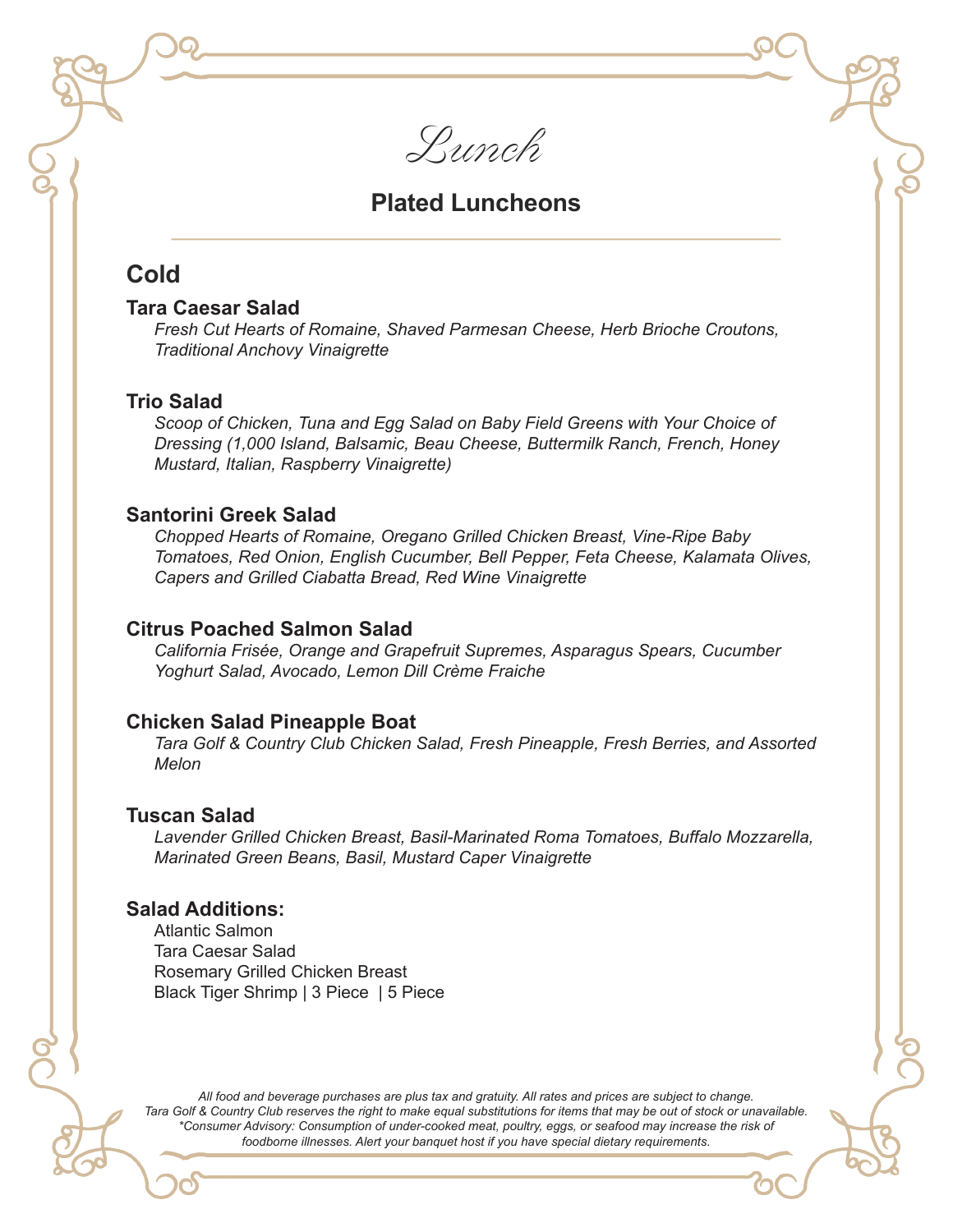Lunch

### **Plated Luncheons**

### **Cold Continued**

#### **Classic Cobb Salad**

*Bed of Romaine and Baby Mixed Greens, Herb Grilled Chicken Breast, Vine Ripe Tomato, Chopped Eggs, Applewood Smoked Bacon, Bleu Cheese Crumble, Diced Avocado*

#### **Farro Summer Salad**

*Mixed Greens, Honey-Toasted Farro, Mango, Strawberries, Mint and Basil Chiffonade, Shredded Jicama, Salted Lemon Vinaigrette*

#### **The Alexandria**

*Assorted Finger Sandwiches, Cottage Cheese, and Fresh Fruit (Select Three: Chicken Salad, Tuna Salad, Ham Salad, Egg Salad or Cucumber)*

#### **Lobster B.L.T.A**

*Traditional New England Lobster Salad, Butter Lettuce, Applewood Smoked Bacon, Avocado, and Seasoned Tomato on Toasted Brioche*

#### **Traditional Chef's Salad**

*Boars Head Turkey and Ham Paired with Swiss and Cheddar Cheeses, Mixed Greens, Vine Ripe Tomato, and Hard-Boiled Eggs*

#### **Salad Additions:**

Atlantic Salmon Tara Caesar Salad Rosemary Grilled Chicken Breast Black Tiger Shrimp | 3 Piece | 5 Piece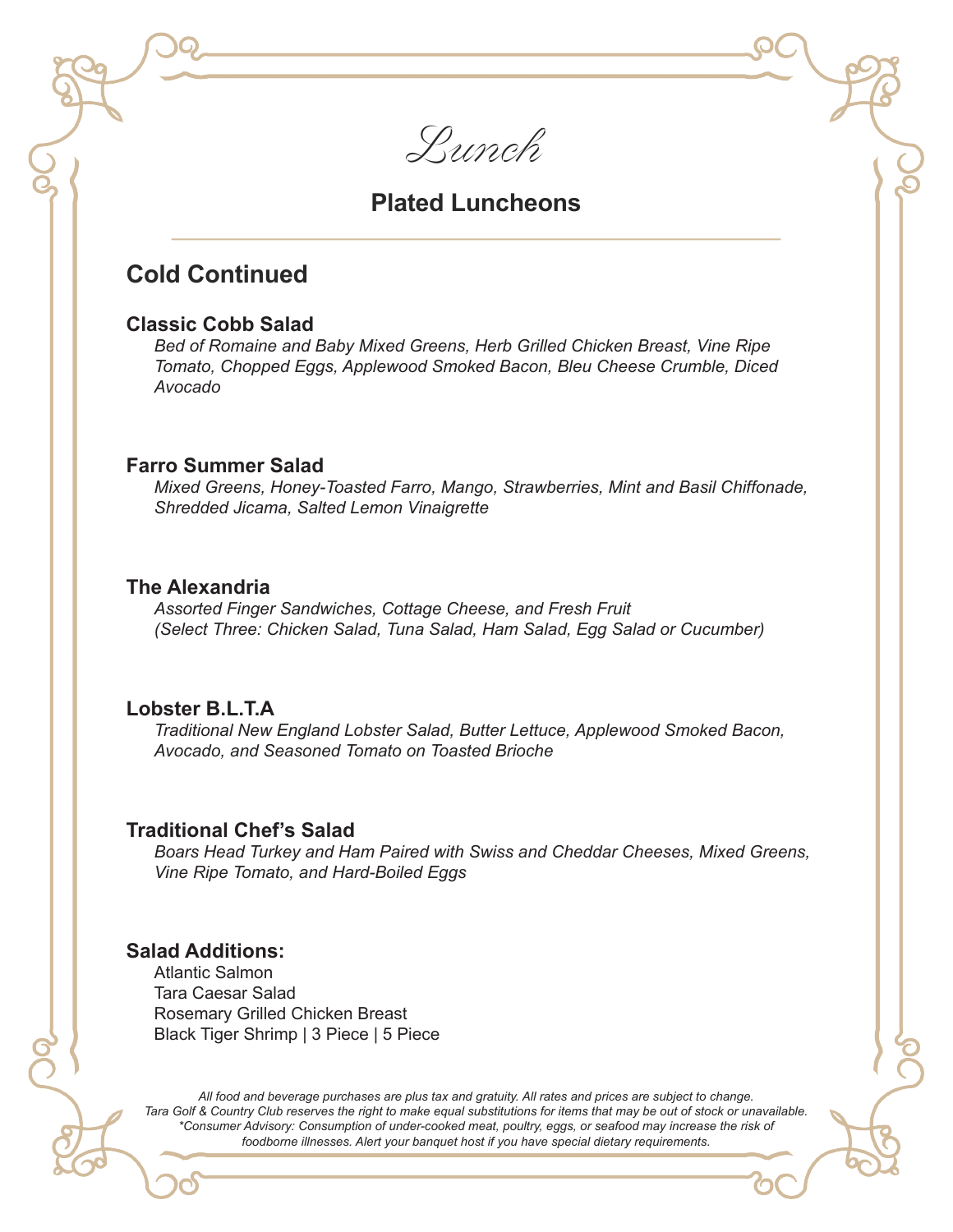Lunch

### **Plated Luncheons**

### **Hot**

#### **TGCC Quiche**

*Served with Grilled Asparagus and Petite Salad Greens*

#### **Chicken Francaise**

*Egg-Battered Chicken Scaloppini, Potato Purée, Sautéed Spinach, Lemon Caper Beurre Blanc, Shaved Parmesan Cheese, Confit Tomato*

#### **Pan-Seared Atlantic Salmon**

*Poached Asparagus, Wilted Spinach, Basmati Rice Pilaf, Orange Dill Hollandaise* 

#### **Chicken & Mushroom Crepes**

*Sherry and Mushroom Duxelle, Poached Chicken, Wild Rice Pilaf, Roasted Tomato, Chicken Velouté, Haricot Vert*

#### **Chicken & Spinach Crepes**

*Poached Chicken, Spinach and Shallot Cream, Madeira Wine Reduction, Asparagus, Shaved Parmesan, Garden Basil Oil*

#### **Baked Jumbo Lump Crab Cake**

*Sweet Corn Succotash, French Beans, Champagne Mustard Beurre Blanc, California Frisée, Shaved Fennel Salad*

#### **Steak Frites\***

*Grilled Hanger Steak, Hand-Cut Fries, Blistered Grape Tomatoes, Sauce Chimichurri, Garden Basil Reduction, Haricot Vert*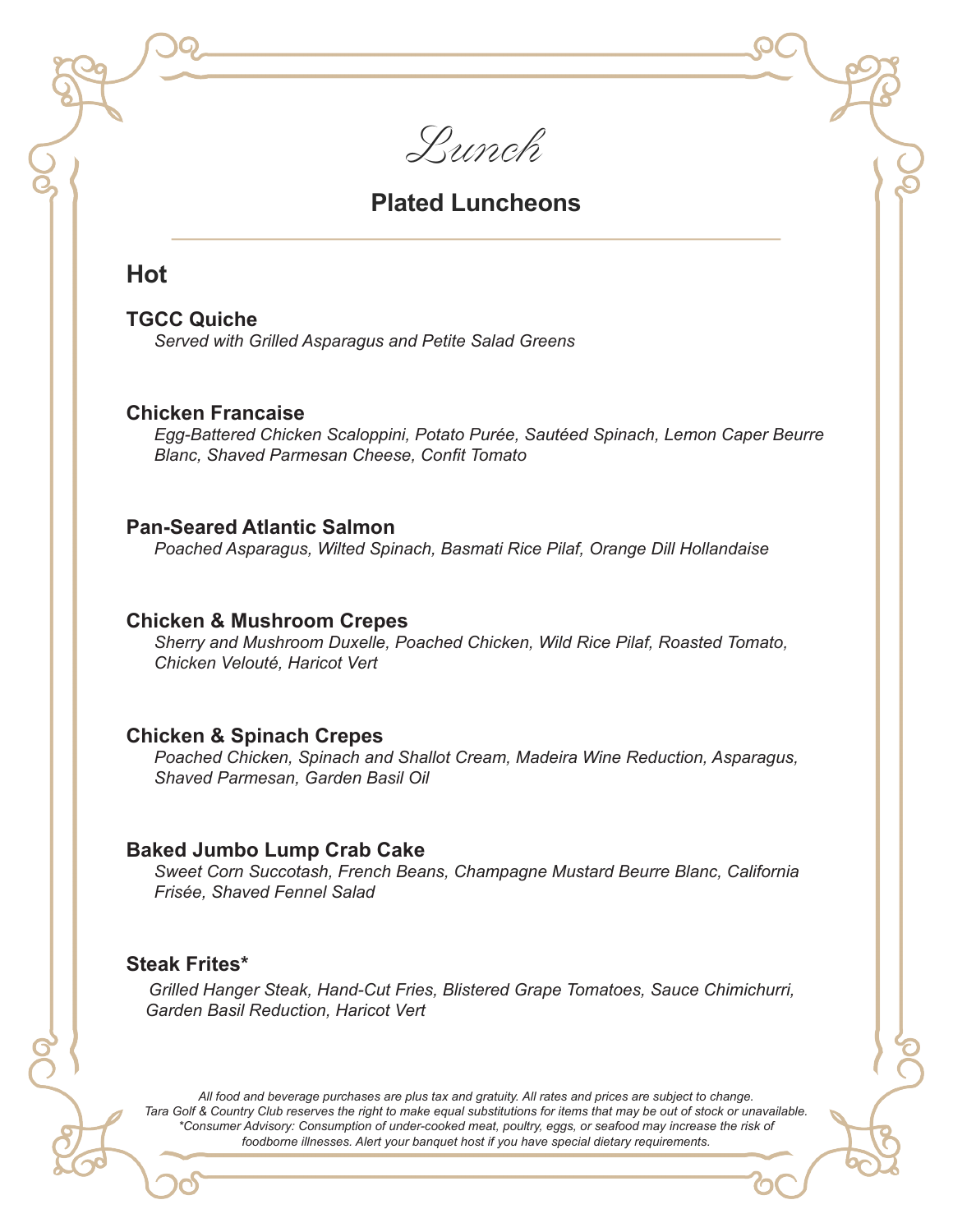

# **Canapes**

### *Passed or Stationed for One Hour & Priced Per Person*

#### **Tomato Bruschetta**

*Classical Bruschetta, Shaved Parmesan, Aged Balsamic Reduction*

### **Raspberry & Brie in Phyllo**

**BBQ Meatballs**  *Beef and Pork Meatballs, Honey Bourbon BBQ* 

### **Smoked Atlantic Salmon Rillettes**

*Poached Quail Egg, Caviar, Brioche*

**Melon & Prosciutto Skewers**  *Prosciutto Di Parma, Fresh Melon*

#### **Celery Barquettes**  *Bleu Cheese Mousse and Toasted Walnuts*

**Caprese Skewers**  *Ciliegine Mozzarella, Teardrop Tomato, Baby Basil*

**Sesame Marinated Ahi Tuna\***  *Petite Wonton Shell, Roasted Pineapple Chutney, Wakame Salad*

### **Roasted Beef Tenderloin Roulade\***

*Boursin Cheese, Black Pepper Crostini*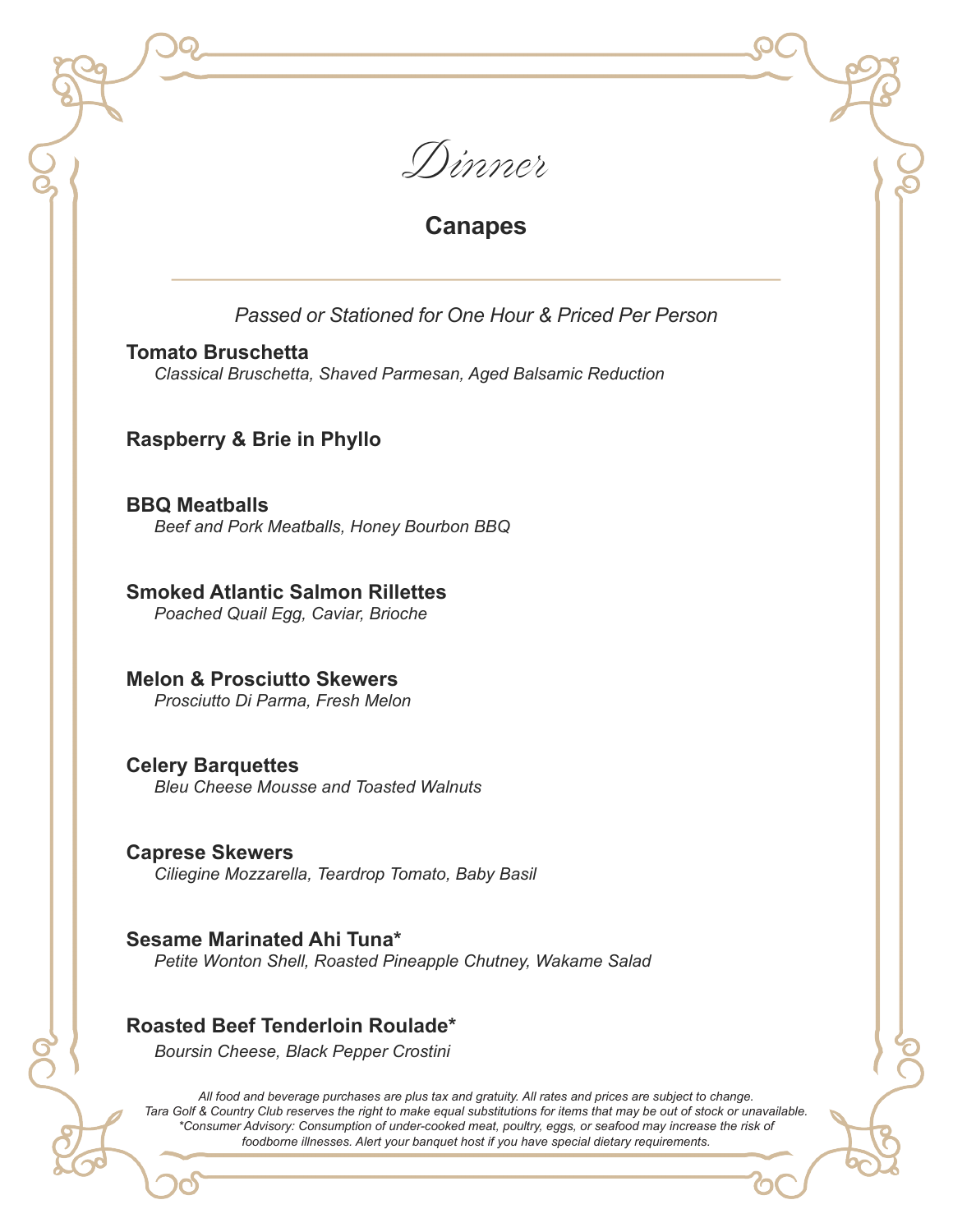

# **Canapes** *Continued*

*Passed or Stationed for One Hour & Priced Per Person*

### **Prosciutto Di Parma Wrapped Asparagus**

*Marinated Jumbo Asparagus, Spanish Ham, Shaved Parmesan*

**Goat Cheese & Red Pepper Mousse** 

*Brioche Croustade, Fresh Chive*

**Pigs in Blanket**  *Ketchup and Mustard Dipping Sauces*

**Duck a la Orange\***  *Maple Leaf Farms Duck Breast, Orange Gastrique, Phyllo Cup, Micro Fennel*

### **Vineyards Escargot**

*Shallot and Herb Butter, Toast Points*

### **Spanakopita**

*Creamed Spinach and Asiago Cheese*

### **Key West Style Conch Fritters**

*Key Lime Remoulade*

### **Custom Soup Shooters**

*Tell us your favorite, or ask for our Executive Chef's seasonal suggestions*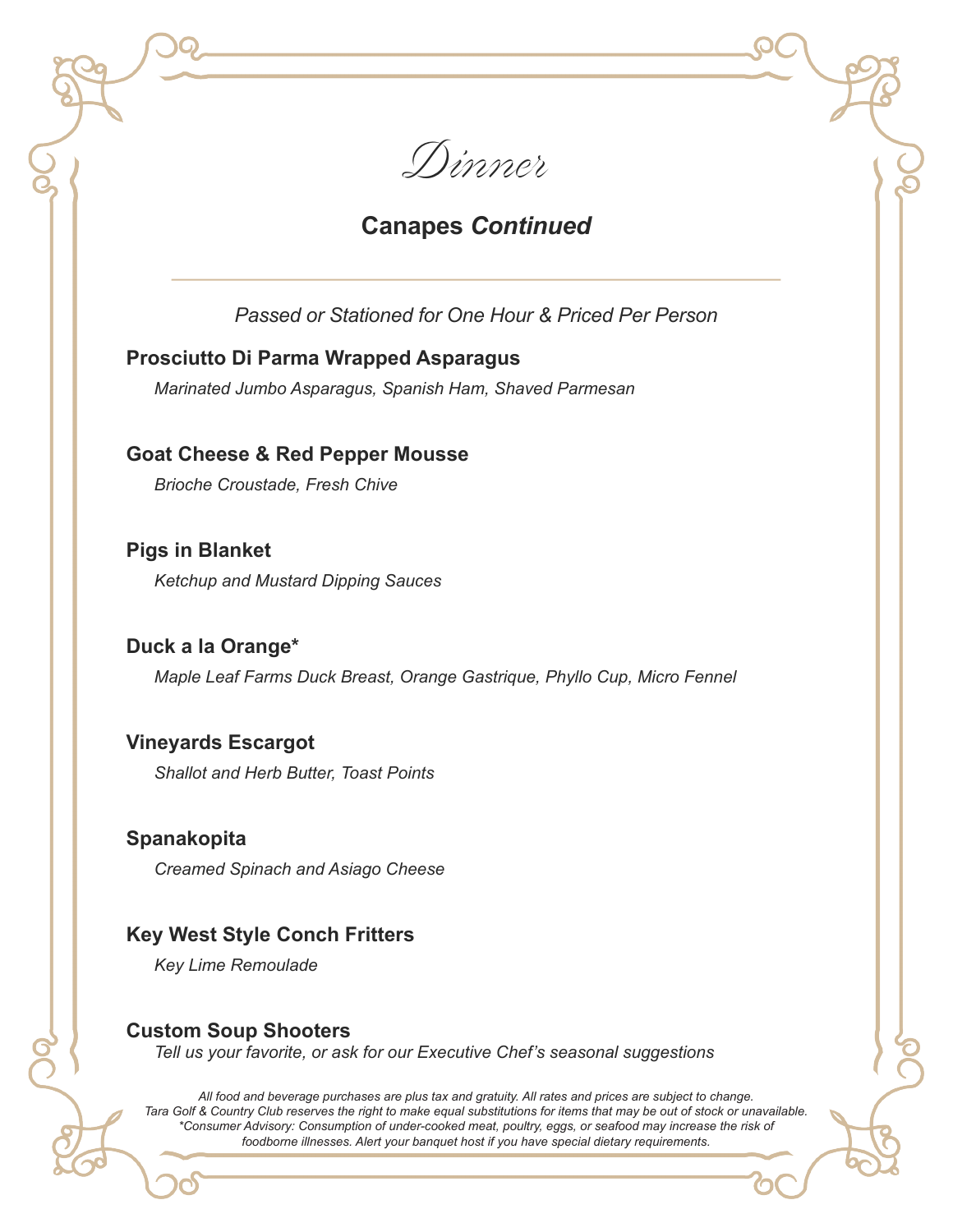Dinner

**Appetizers**

**Traditional Shrimp Cocktail** 

*Citrus Poached Shrimp, Cocktail Sauce, Lemon*

#### **Prosciutto & Buratta**

*Prosciutto Di Parma Ham, Fresh Buratta, Bloomed Currants, Shaved Parmesan Reggiano, Sherry Vinaigrette*

#### **Crispy Goat Cheese**

*Breaded and fired Goat Cheese, Raspberry Coulis, Baby Basil, Candied Pumpkin Seeds*

#### **Insalata Caprese**

*Seasoned Tomato, Fresh Mozzarella, Pesto Oil, Toasted Pine Nuts, Aged Balsamic Reduction, Petite Basil*

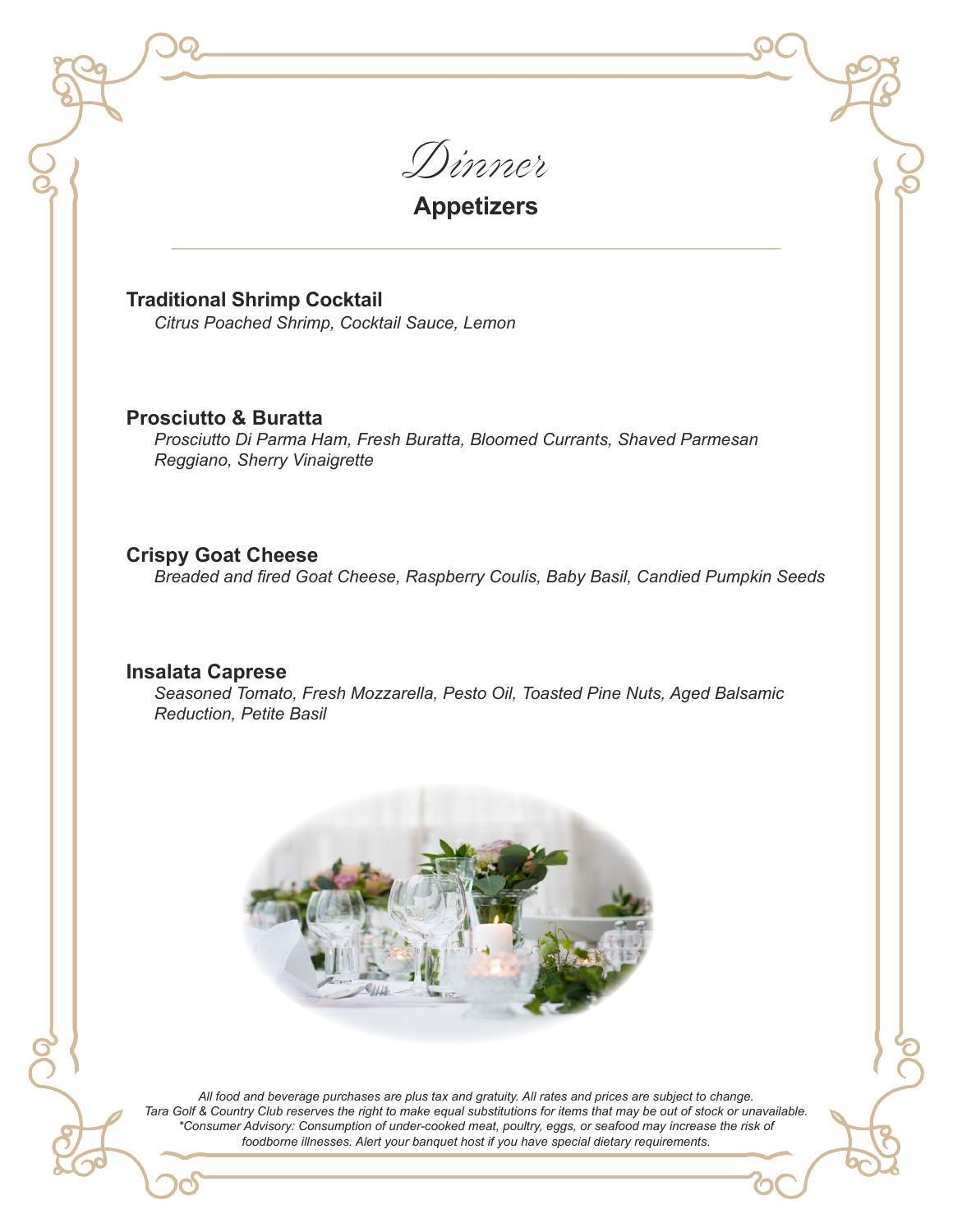Dinner

**Soups**

# **Cold Soups**

**Andalusian Gazpacho**  *Vine Ripe Tomato, Spanish Sherry Vinegar, Extra Virgin Olive Oil, Vegetable Jardiniere*

**Vichyssoise**  *Potato Leek Reduction, Fresh Chive*

**Mixed Berry Soup** *Blended Mixed Berries, Greek Yogurt, Vanilla Drizzle, Chiffonade Mint*

#### **Spiced Pear**

*Slow-Poached White Wine Pear Purée, Roquefort Bleu Cheese Crostini, Scallion*

# **Hot Soups**

**Butternut Chai**  *Chai Spice Braised Butternut Squash Purée, Cinnamon Yogurt Garnish*

**Tomato Basil**  *Basil Oil, Shaved Parmesan Cheese, Brioche Crouton*

**Cream of Broccoli**  *Wisconsin Cheddar, Ranch-Seasoned Crouton*

**Wild Mushroom & Brie Bisque**  *Parmesan Crisp, Truffle Oil, Microgreens*

**New England Clam Chowder**  *Classically-Prepared, Oyster Crackers*

**Cognac Lobster Bisque**  *Creamed Sherry, Vanilla Cognac Cream*

# **Chicken Spaetzle**

*Buttered Baguette*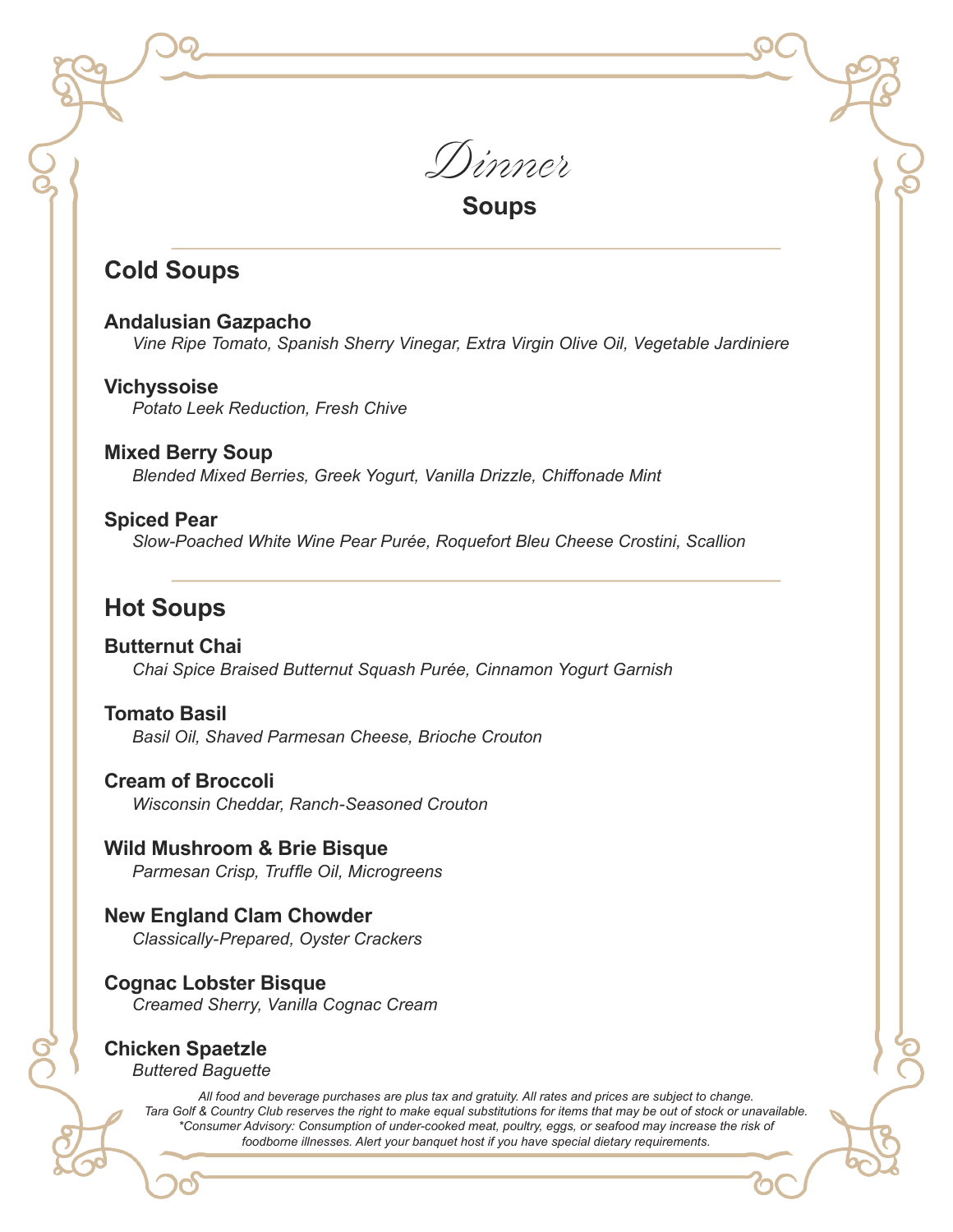Dinner

**Salads**

#### **TGCC Caesar Salad**

*Hearts of Romaine, Brioche Croutons, Shaved Parmesan Reggiano, House-Made Anchovy Vinaigrette*

#### **Garden Salad**

*Mixed Baby Greens, Roma Tomato, English Cucumber, Shredded Carrot, Choice of Dressing (1,000 Island, Balsamic, Bleu Cheese, French, Honey Mustard, Italian, Buttermilk Ranch, Raspberry Vinaigrette)*

#### **Boston Bibb Salad**

*Boston Bibb Lettuce, Hard-Boiled Egg, Hot Bacon Dressing*

#### **Wedge Salad**

*Iceberg Lettuce Wedge, Crumbled Bleu Cheese, Diced Tomato, Hard-Boiled Egg, Crumbled Bacon, Crispy Shallot, Buttermilk Ranch Dressing*

#### **Roasted Beet Salad**

*California Frisée And Baby Arugula, Crumbled Goat Cheese, Salt Roasted Beets, Citrus Supremes, Toasted Pistachio, Aged Balsamic*

#### **Port Wine Poached Pear Salad**

*Port Wine Poached Pears, Baby Greens, Bleu Cheese Crumble, Dried Figs, Toasted Almonds, Praline Pecans, Natural Vinaigrette*

#### **Chardonnay Poached Pear Salad**

*Chardonnay Poached Anjou Pears, Baby Greens, Fresh Raspberries and Blueberries, Bleu Cheese, Candied Pecans, Vanilla Pear Vinaigrette*

#### **Radicchio & Cascading Field Greens**

*Herb-Roasted Pears, Black Walnuts, Ciabatta Crouton, Choice of Goat or Bleu Cheese Crumble, Red Wine Vinaigrette*

#### **Buffalo Mozzarella & Heirloom Tomato Salad**

*Micro-Lettuce, Belgioioso Fresh Mozzarella, Seasoned Tomato, Toasted Pine Nuts, Petite Basil, Herb Oil, Fresh Cracked Black Pepper*

#### **Farro Summer Salad**

*Mixed Greens, Honey Toasted Farro, Mango, Strawberries, Mint and Basil Chiffonade, Shredded Jicama, Salted Lemon Vinaigrette*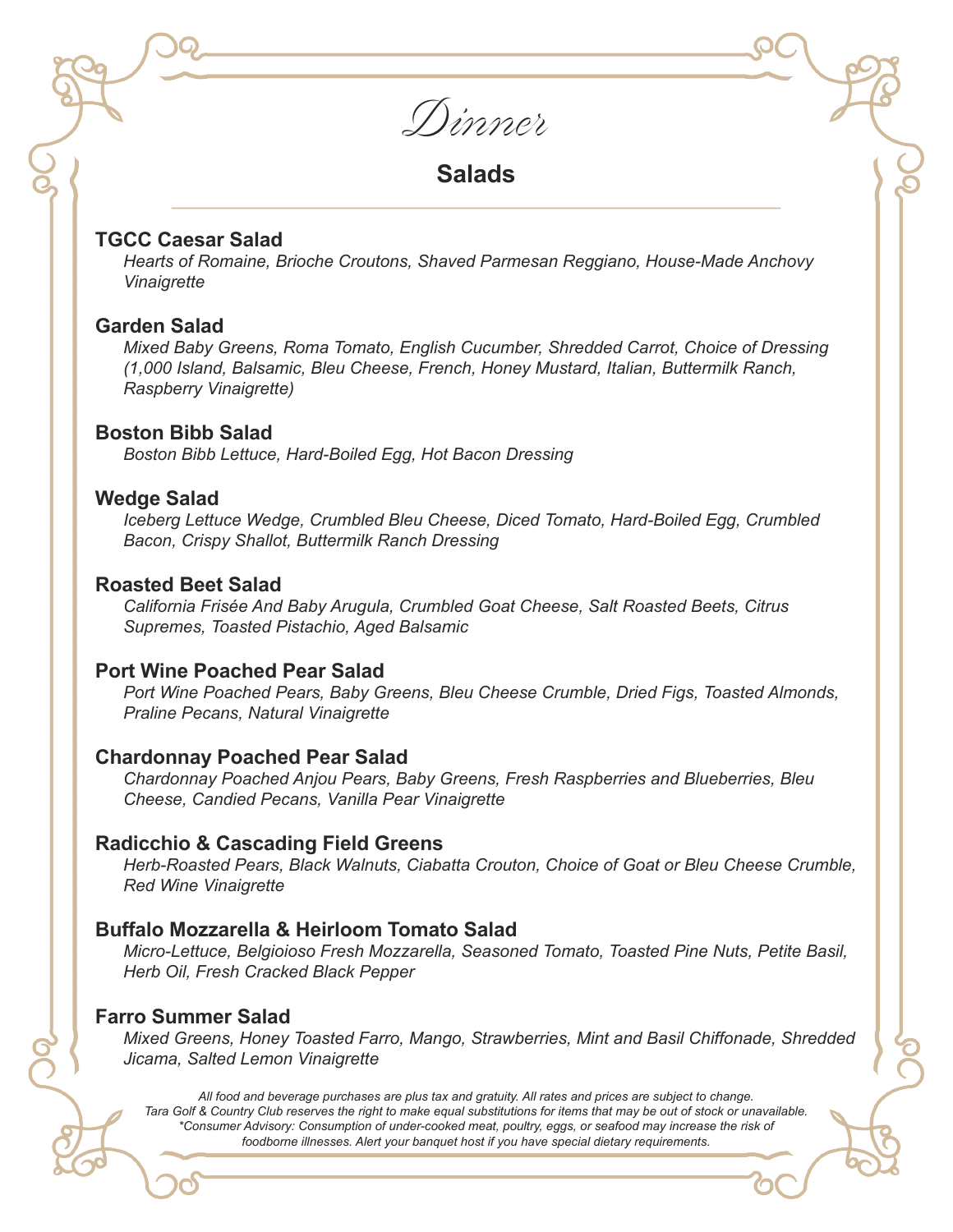

### **Beef**

#### **Center Cut Filet Mignon\***

*Seasoned and Grilled Filet Mignon, Potato Purée, Vegetable Bouquet, Sauce Bordelaise, Tomato Provencal*

#### **Bleu Cheese & Walnut Filet\***

*Cast-Iron Seared Filet Mignon, Root Vegetable Mousseline, Gorgonzola and Walnut Compound Butter, Port Wine Demi-Glace, Haricot Vert Bundle*

#### **New York Strip Steak Au Poivre\***

*Peppercorn Seared New York Strip Steak, Herb Roasted Fingerling Potatoes, Brandy and Green Peppercorn Reduction, Fried Onion Haystack, Vegetable Bouquet*

#### **Boneless Beef Short Ribs**

*Potato and Root Vegetable Blend, Asparagus and Baby Carrot, Smoked Bacon Demi-Glace, Candied Bacon Crumble, Crispy Root Vegetable*

#### **Tuscan Style Roasted Beef Tenderloin\***

*Sliced Herb Roasted Beef Tenderloin, Roasted Baby Potatoes, Fresh Salsa Verde, Caramelized Haricot Vert, Confit Tomato, Finishing Oil*

*Please ask us about our specialty cuts and additional offerings.*

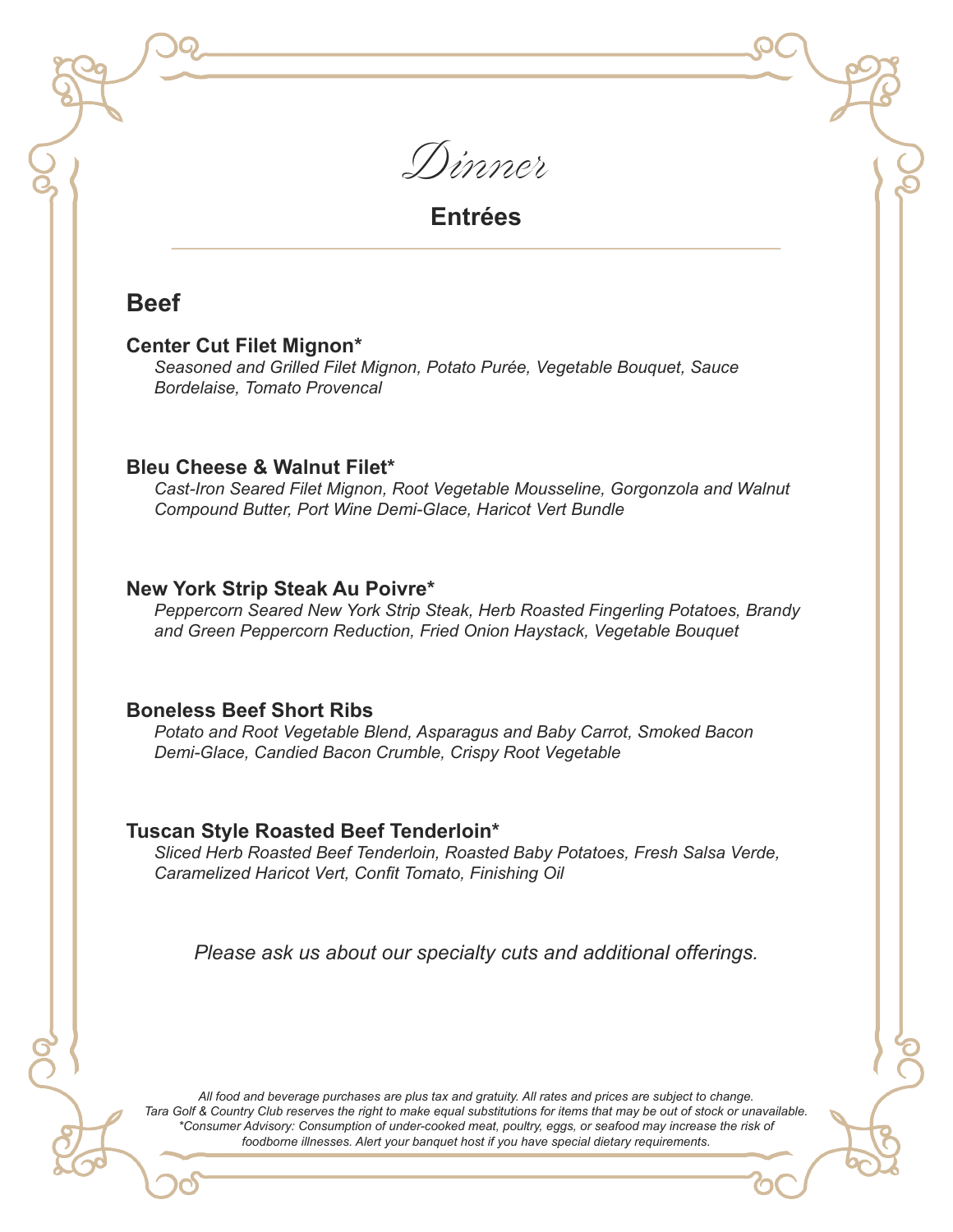Dinner

# **Chicken**

#### **Chicken Francaise**

*Egg-Battered Chicken Scaloppini, Potato Purée, Asparagus, Lemon Caper Beurre Blanc, Shaved Parmesan Reggiano, Crispy Capers, Aged Balsamic Reduction, Confit Tomato, Garden Basil Oil*

#### **Chicken Marsala**

*Pan-Seared Chicken Scaloppini, Fettuccine Pasta, Sautéed Mushrooms, Caramelized Shallot, Marsala Wine Reduction, Asparagus*

#### **Garden Stuffed Chicken Breast**

*Bell & Evans Chicken Breast, Stuffing of Spinach Sundried Tomato and Shitake Mushroom, Chardonnay Beurre Blanc, Roasted Garlic Purée Potato, Crispy Leeks, Vegetable Bouquet*

#### **Asparagus & Black Truffle**

*Asparagus and Black Truffle Stuffed Bell & Evans Chicken Breast, Black Fig Risotto, Port Wine Glace, Caramelized Vegetable, Micro-Herb*

#### **Grilled Chicken Supreme**

*Grilled Fines Herbs Marinated Chicken Breast, Mascarpone & Thyme Polenta Cake, Pancetta and Rosemary Jus Lie, California Frisée, Whole Garlic Confit*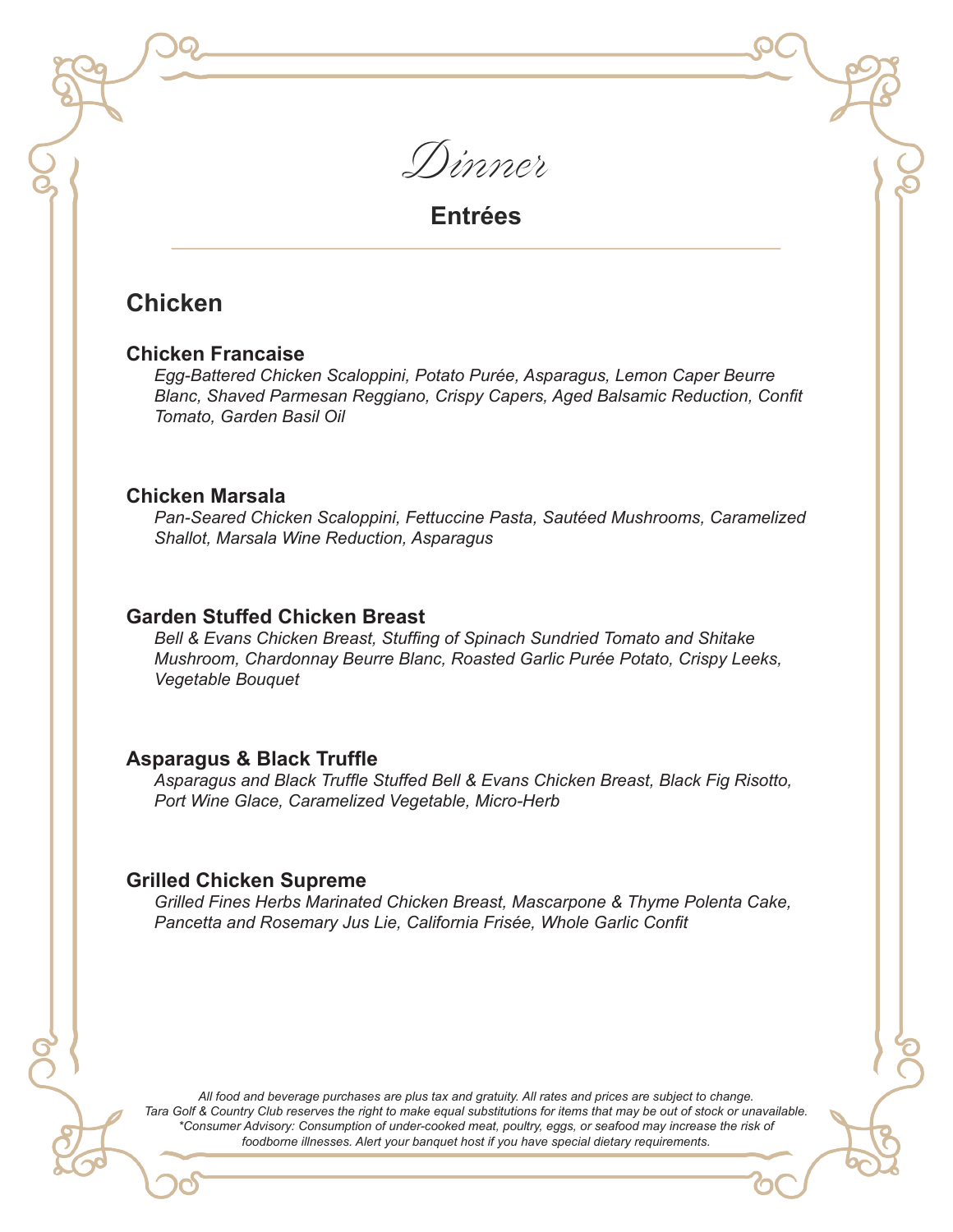

### **Pork**

#### **Duroc Pork Tomahawk Steak\***

*Herb-Grilled Pork Tomahawk, Celery Root and Parsnip Blend, Roasted Baby Brussel Sprouts, Idaho Huckleberry Gastrique, Crispy Parsnip Haystack*

#### **Slow Roasted Pork Loin**

*Dijon-Encrusted Pork Loin, Ricotta Spaetzle, Caramelized Onions, Slow-Cooked Apple and Golden Raisin Chutney, Applejack Brandy Reduction, Crispy Prosciutto, Green Beans*

#### **Prosciutto Wrapped Pork Medallions**

*Pork Tenderloin Medallions, Rosemary Polenta, Madeira Emulsion, Grilled Asparagus, Caramelized Cippolini Onion*

# **Lamb**

#### **Niman Ranch Domestic Lamb Rack\***

*Pine Nut and Pistachio-Crusted Domestic Lamb Rack, Stone Ground Honey Mustard, Dauphinoise Potato, Candied Garlic Jus, Cipollini Onion, Vegetable Bouquet*

#### **Australian Rack of Lamb\***

*Herb-Marinated Australian Carré d'agneau , Couscous with Lemon Preserves, Arugula & Black Pepper, Minted Lamb Jus Lie, Haricot Vert*

### **Roast Leg of Lamb\***

*Slow Roasted Leg of Lamb, Mashed Potatoes, Green Beans and Baby Carrots, Mint Jelly*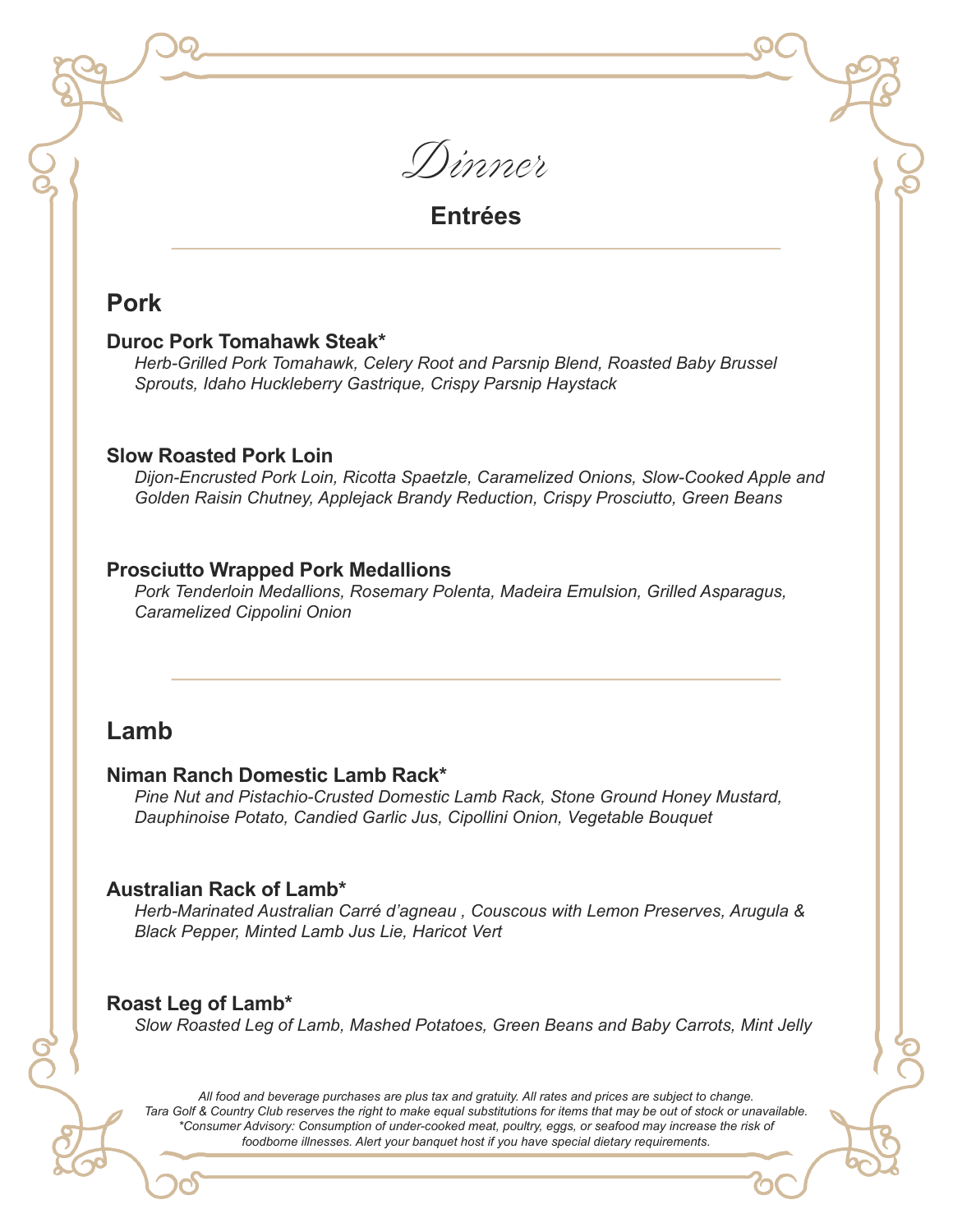Dinner

# **Fish & Seafood**

#### **Orange Miso Glazed Chilean Seabass**

*Honey and Orange Miso-Marinated Chilean Seabass, Ginger Chive Potatoes, Caramelized Baby Bok Choy, Sweet Soy and Tobiko Butter, Micro Fennel*

#### **Premium Lump Crab Cakes**

*Baked Twin Crab Cakes, Yukon Gold Potatoes, Lemon Caper Emulsion, Rendered Tomato, Haricot Vert, California Frisée*

#### **Fennel Glazed Salmon**

*Honey Toasted Farro, Braised Belgian Endive, Grain Mustard Jus Lie, Grilled Asparagus, Baby Basil*

#### **Yellowtail Snapper Meuniere**

*Pan-Seared Yellowtail Snapper, Basmati Rice Pilaf, Sautéed Spinach, Lemon Caper Beurre Noisette, Grilled Lemon*

#### **Grouper Grenobloise**

*Pan-Seared Gulf Grouper, Citrus Chive Rice Pilaf, Buttered Croutons, Chive Sticks, Lemon Beurre Blanc, Crispy Caper, Poached Asparagus, Lemon Supremes*

#### **Crab Stuffed Tiger Shrimp**

*Lump Crab Stuffed Tiger Shrimp, Bruléed Polenta, Lemon Dill Beurre Blanc, Poached Asparagus, Baby Greens*

#### **Scallop Corn Chowder**

*Pan-Seared Georges Bank Scallops, Candied Bacon Corn Chowder, Potato Purée, Fried Sage, Garden Basil Oil, Fennel Dust*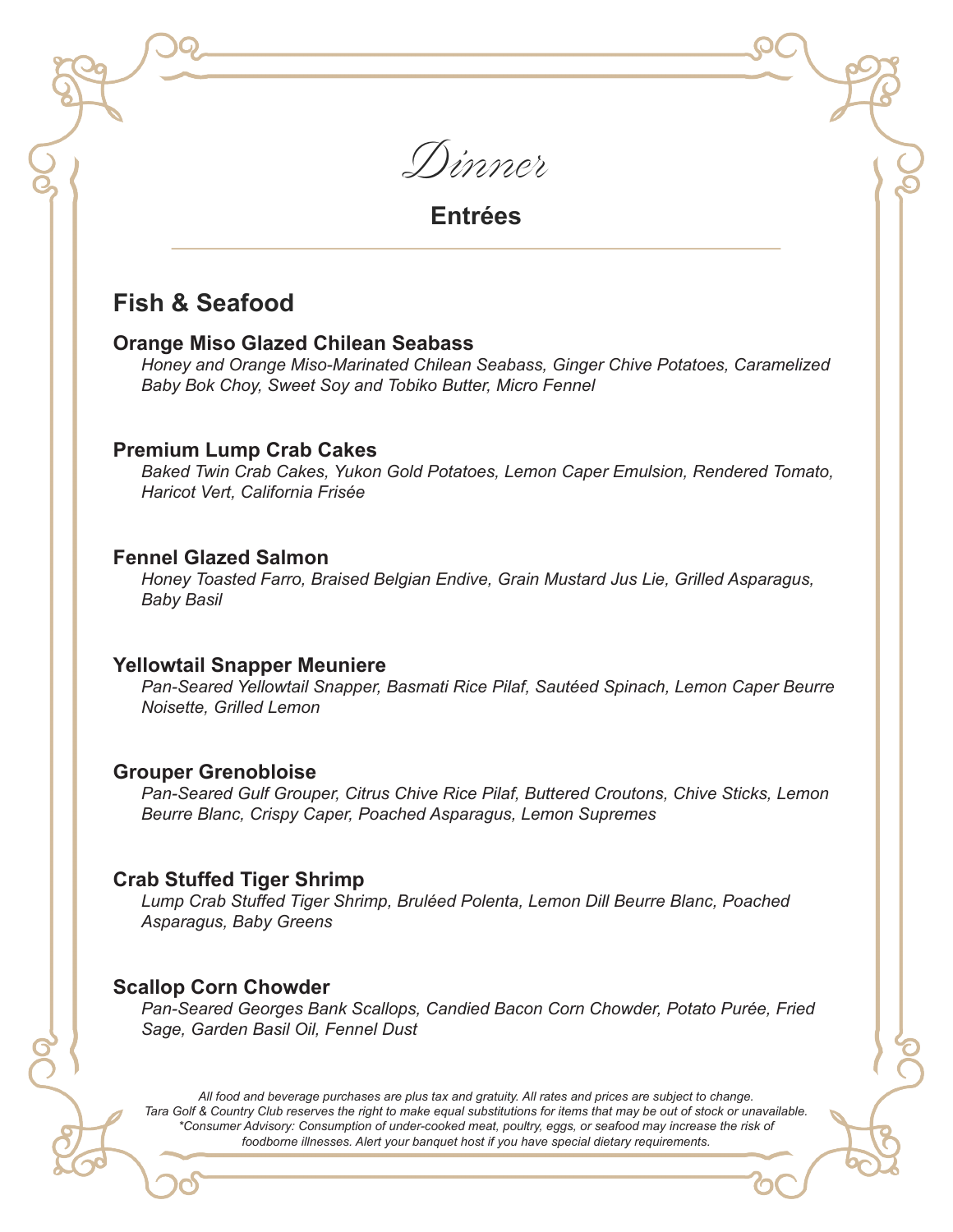

### **Veal**

#### **Veal Picatta\***

*Pan-Seared Veal Scaloppini, Pappardelle Pasta, Red Wine and Caper Jus Lie, Shaved Parmesan, Slow-Roasted Tomato*

#### **Chargrilled Veal Chop\***

*Charred Corn and Sage Risotto, Tomato and Oregano Demi-Glace, Asparagus, Fried Basil*

#### **Veal Marsala\***

*Marsala Braised Veal Scaloppini, Sautéed Mushroom & Shallots, Pappardelle Pasta, Marsala Wine Reduction, Asparagus, Shaved Parmesan Cheese*

#### **Veal Tenderloin Medallions\***

*Cast-Iron Seared Veal Medallions, Shallot and Garlic Sautéed Spinach, Pancetta Jus Lie, Ciliegine Mozzarella, Crispy Prosciutto*

#### **Veal Tenderloin "***Dhiaglev***"**

*Grilled and Sliced Veal Noisettes, Caramelized Apple, Fingerling Potato, Cipollini Onion, Vegetable Bouquet, Morel Cognac Reduction*

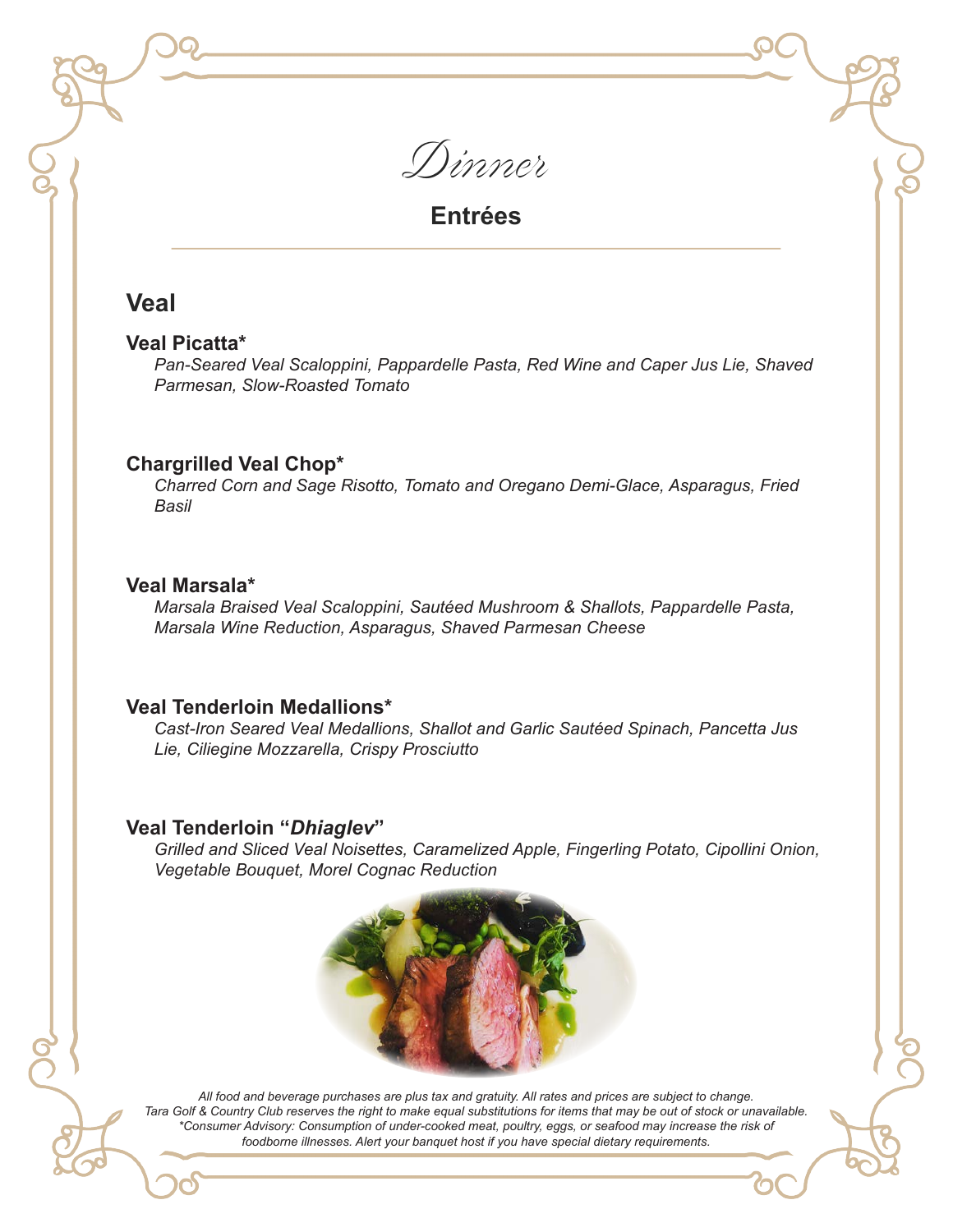Dinner

# **Duets**

#### **Filet & Lobster\***

*Chargrilled Filet Mignon, Butter & Chardonnay Roasted Maine Lobster Tail, Potato Purée, Sauce Duet, Vegetable Bouquet*

#### **Braised Short Rib & Scallop\***

*Pinot Braised Beef Short Rib, Brown Butter Seared Georges Bank Scallops, Celery Root Purée, Sauce Perigueux, Poached Asparagus, Parmesan Crisp*

#### **Chicken & Shrimp**

*Poached Chicken Roulade, Shallot and Garlic Roasted Tiger Shrimp, Tomato Basil Beurre Blanc, Asparagus*

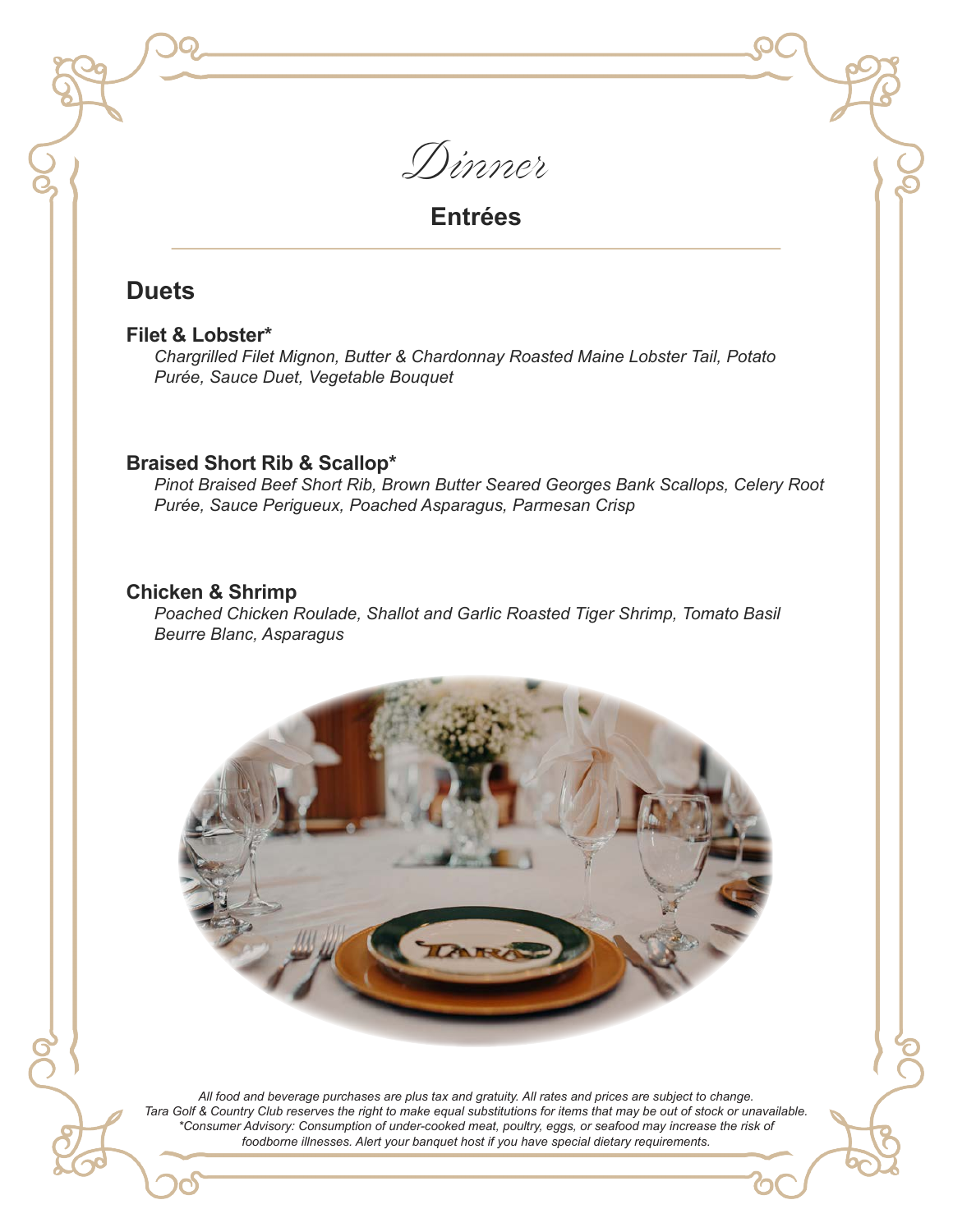Dinner

### **Desserts**

**Maple Bourbon Bread Pudding** 

*Vanilla Cinnamon Anglaise*

**Chocolate Lava Cake**  *Warm Chocolate Ganache, Whipped Cream, Fresh Berries*

**Lemon Ricotta Cheesecake**  *Blueberry and Orange Compote, Crumbled Praline*

**Callebaut White Chocolate Mousse**  *Griotte Cherry, Crystalized Mint, Dried Meringue*

**Callebaut Dark Chocolate Pots De Crème**  *Whipped Cream, Candied Orange, Espresso*

**Hot Fudge Sundae**  *Vanilla Ice Cream, Chocolate Ganache, Whipped Cream*

**Flourless Chocolate Cake**  *Pistachio Brittle, Vanilla Ice Cream*

### **Vanilla & Raspberry Panna Cotta**

*Sugar Tuile, Raspberry Gelee*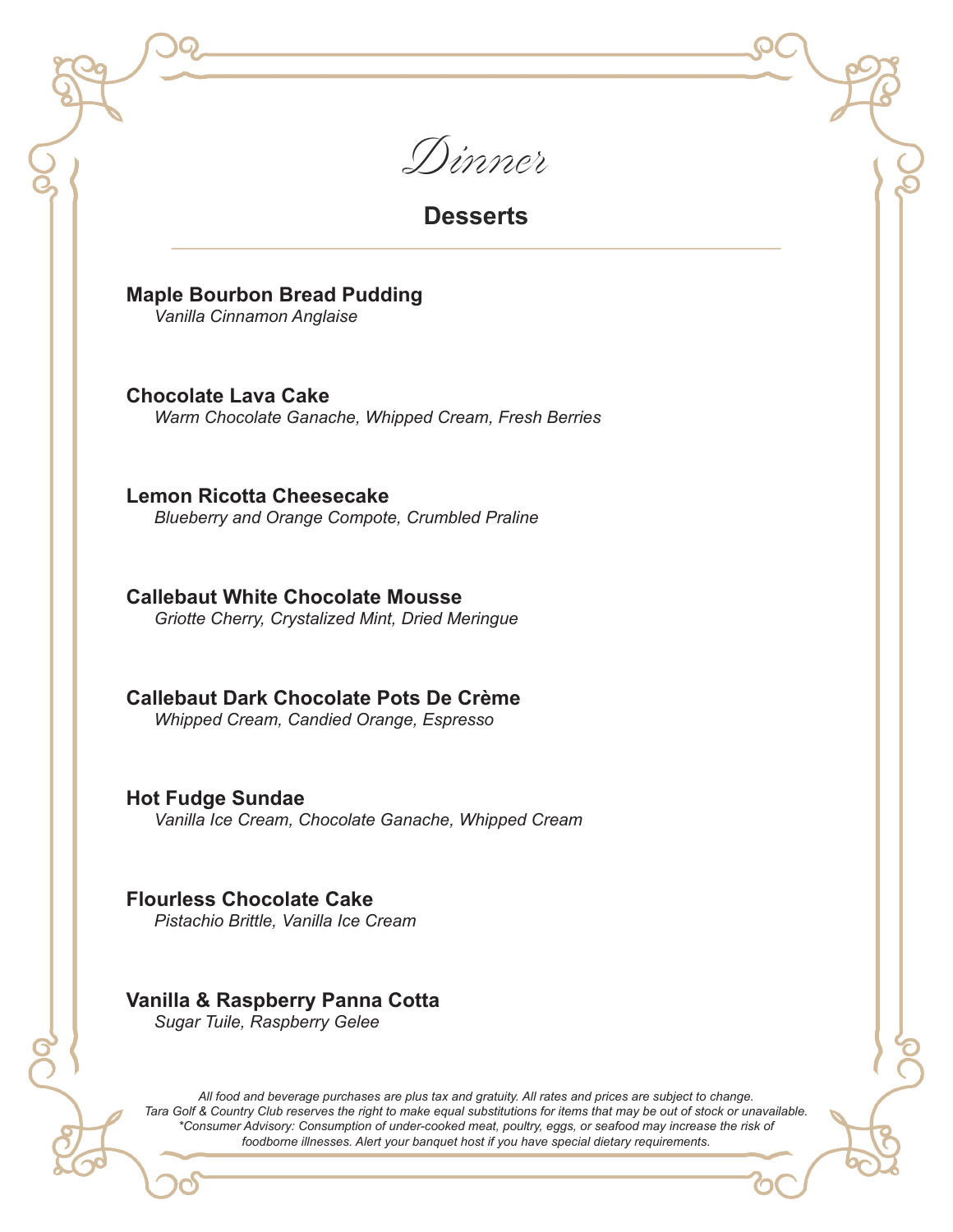Beverage

# **Bar Service**

#### *Host-Sponsored Bar | per person*

*These packages include full bar setup and are designed to assist your budget guidelines. They are priced per Guest, and are charged based on the guarantee or actual attendance, if higher.*

#### **Full Bar - Preferred Premium**

*Gray Goose, Bombay Sapphire Gin, Seagram's V.O, Canadian Club, Kettle one, Gran D Mariner, Kahlua, Bailys, Countreu, Chambord, Midori, Sambuca, Knob Creek, Glenlivet, Hendrick Gin, Woodford Reserve, Drambuie, Dewar's, Johnny Walker Black, Hennessy Cognac, Chivis Regal, along with bottled & draft beer and wines by the glass.*

#### **Full Bar - Preferred Call**

*Jack Daniels, Titos Vodka, Bacardi Rum, Captain Morgan Spiced Rum, Seagram's 7, Absolut, Smirnoff, Tanqueray Gin, Sky Vodka, Siesta Key Light & Dark Run, Southern Comfort, Barcadi, Fireball, Johnny Walker Red, LTD Canadian Whiskey, Stoli, Jose Cuervo, Peach Schnapps, Apple Pucker, Malibu, Jim Beam, Triple Sec, Dewar's, along with bottled & draft beer and wines by the glass.*

#### **Limited Bar - Beer & Wine Only**

*Draft Beers* | *Yuengling, Miller Lite, Michelob Ultra, Bud Light, Boddington, Sam Adams, Guinness*

*Bottle Beers* | *Yuengling, Yuengling Lite, Miller Lite, Michelob Ultra, Bud Light, Coors Light, Shock Top, Stella Artois, Corona, Bud Light Seltzer, Red Hook*

*Wine* | *Pinot Noir, Pinot Grigio, Cabernet Sauvignon, Malbec, Merlot, Riesling, Sauvignon el blanc, Chardonnay, Rose, Champagne*

#### **Hosted Cash Bar**

*Guests are responsible for purchasing their own drinks.*

*A bar set-up fee will be charged per bartender. A bartender fee will be incurred per bar for up to four hours of service.*